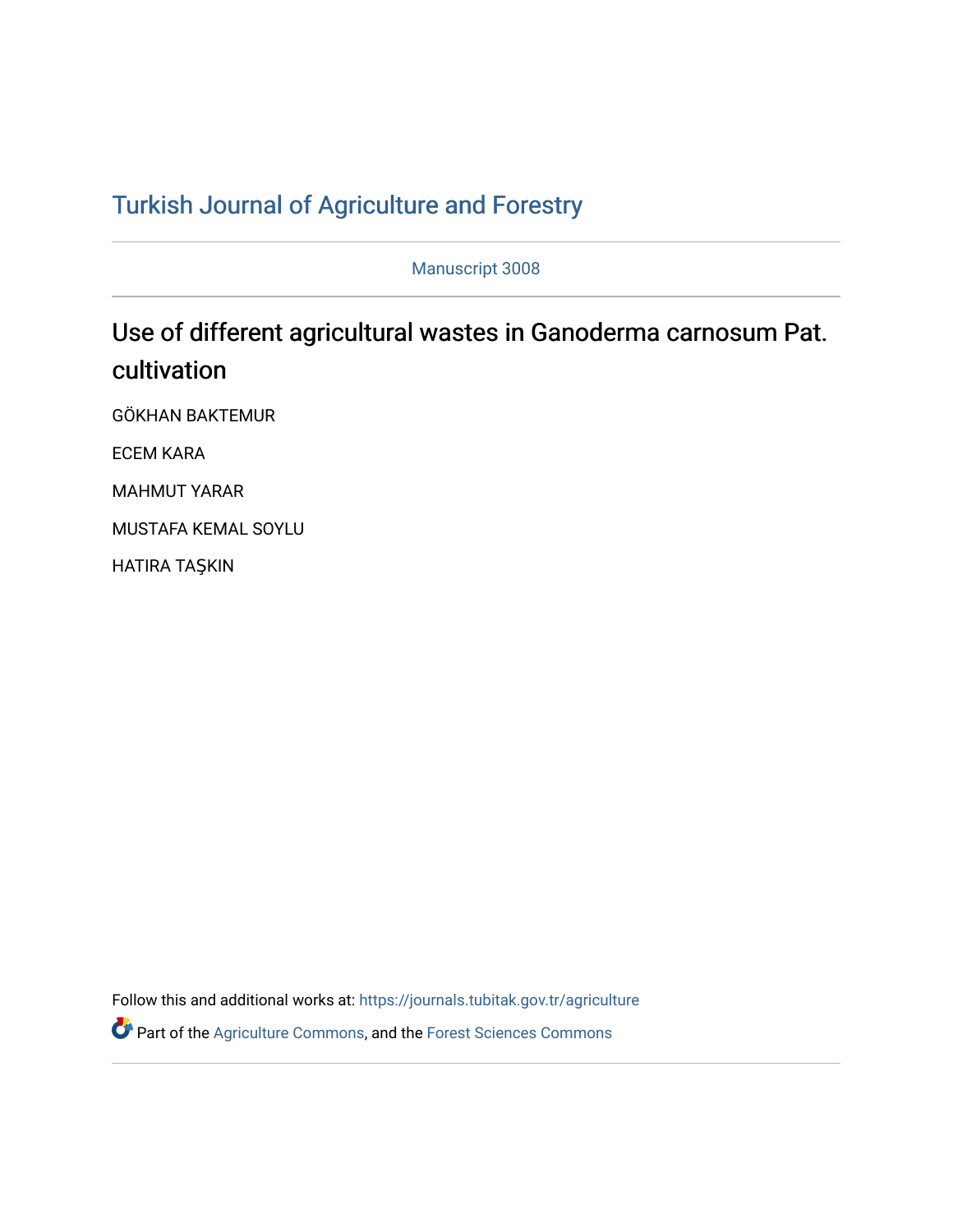

**Turkish Journal of Agriculture and Forestry Turk J Agric For** 

**http://journals.tubitak.gov.tr/agriculture/**

**Research Article**

(2022) 46: 352-358 © TÜBİTAK doi:10.55730/1300-011X.3008

### **Use of different agricultural wastes in** *Ganoderma carnosum* **Pat. cultivation**

**Gökhan BAKTEMUR<sup>1,</sup><sup>1</sup><sup>,</sup> (<b>b**), Ecem KARA<sup>2</sup> (**b**), Mahmut YARAR<sup>3</sup> (**b**), Mustafa Kemal SOYLU<sup>4</sup> (**b**), Hatıra TAŞKIN<sup>2,3</sup> (**b**)

 $1$ Department of Plant Production and Technologies, Faculty of Agricultural Sciences and Technologies,

Sivas University of Science and Technology, Sivas, Turkey <sup>2</sup>

 $^{2}$ Department of Horticulture, Faculty of Agriculture, Çukurova University, Adana, Turkey  $^3$ Department of Biotechnology, Institute of Natural and Applied Sciences, Çukurova University, Adana, Turkey Republic of Turkey Ministry of Agriculture and Forestry, Atatürk Horticultural Central Research Institute, Yalova, Turkey

**Received:** 14.10.2021 **Accepted/Published Online:** 31.03.2022 **Final Version:** 21.06.2022

**Abstract:** In this study, we aimed to determine the best agricultural waste media mixtures for *Ganoderma carnosum* Pat. cultivation, which is almost unknown in Turkey. Six different growing mixtures were prepared using oak sawdust, peanut shell, and corn cob: C (oak sawdust), M1 (2 oak sawdust + 1 wheat bran), M2 (2 peanut shells + 1 wheat bran), M3 (1 oak sawdust + 1 peanut shell + 1 wheat bran), M4 (2 corn cobs + 1 wheat bran), M5 (1 oak sawdust + 1 corn cob + 1 wheat bran). During the study, mycelial growth time, biological efficiency (BE), mushroom weight, total yield, cap diameter, cap thickness, dry matter of mushroom samples, and pH and moisture content of the mixtures were determined at different periods (after sterilization, after mycelia development, and after harvest). Mycelial development time was detected between 26.00 and 41.00 days. The highest and the lowest yield values were obtained from M2 (53.90  $g$  kg<sup>-1</sup>) and C (14.63 g kg<sup>-1</sup>), respectively. The highest amount of dry matter was recorded in C (20.29%) while the lowest amount was obtained from M2 (17.97%). It has been determined that the average weight of the mushrooms varied between 6.46 and 23.00 g. The pH was the highest after sterilization (5.62) and the lowest after harvest (4.21) periods. In terms of moisture content, the highest content was observed after harvest period as 66.17%. When the results were evaluated based on yield and biological efficiency, which are the most important criteria for producers, the use of oak sawdust alone or in combination seems to be disadvantageous.

**Key words:** *Ganoderma*, mushroom production, plant wastes

#### **1. Introduction**

In recent years there has been an increasing consumer demand for functional foods with high nutritional and human health-promoting value. In this aspect horticultural crops gained more importance because they contain abundant bioactive compounds, including phenolic acids, flavonoids, flavonols, anthocyanins, macronutrients, vitamins, minerals, and volatile aromatic compounds (Colak et al., 2019; Gecer et al., 2020; Balci 2021; Juric et al., 2021).

Mushrooms not only provide nutritious and proteinrich food, but also some species produce medicinally effective compounds (Chang and Miles, 2004; Kibar, 2021). Some species of the genus *Ganoderma*, which cannot be consumed directly as food but is known to support the immune system, can also be evaluated in this group. The use of *Ganoderma lucidum* for this purpose is common in the genus *Ganoderma*. Studies on the culture of *G. lucidum* using different agricultural wastes have been carried out until today (Yakupoğlu and Pekşen, 2011;

Veena and Pandey, 2011; Gurung et al., 2012; Mehta et al., 2014; Roy et al., 2015; Jeewanthi et al., 2017; Ozcariz-Fermoselle et al., 2018; Atila, 2020). On the other hand, studies on *Ganoderma carnosum* are very scarce. In a study carried out by Yalcin et al. (2020), its phenolic content and biological activity were determined, and its medicinal value was emphasized. In their study, wild *G. carnosum*  samples collected from rotten *Abies* sp. stump were used. As far as we search there is no study related to the culture of *G. carnosum* in literature.

One of the most important advantages of mushroom cultivation is the opportunity to evaluate agricultural wastes. Nowadays, zero waste projects have become a priority all over the world. Cultivation of mushroom species also has important contributions in this respect. Besides, the used mushroom compost can be assessed for different purposes in agricultural production.

The Covid-19 epidemic, which has been experienced all over the world for the last two years, has once again revealed the benefits of nutrition that strengthens the



<sup>\*</sup> Correspondence: gbaktemur@gmail.com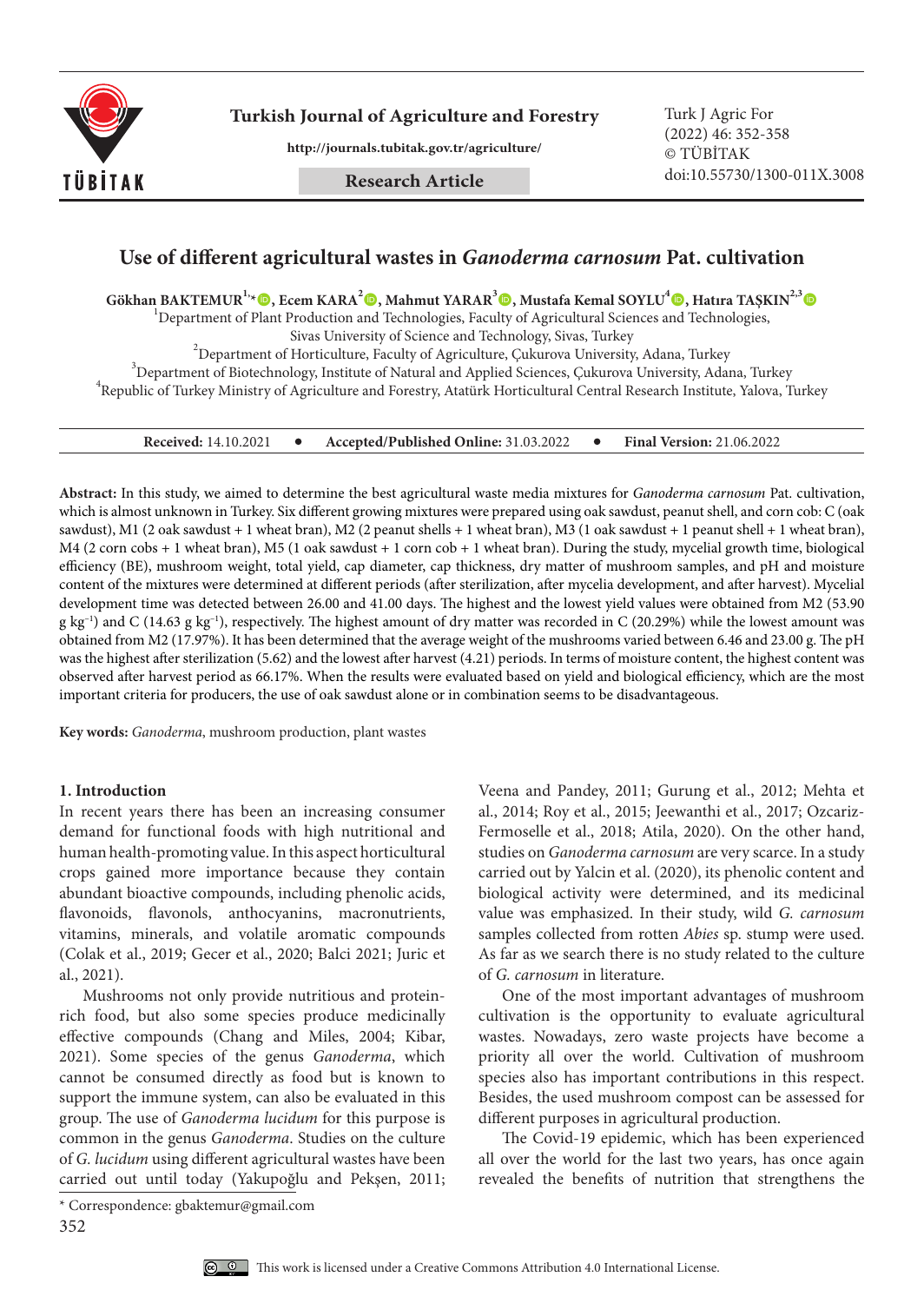immune system. There are many factors that affect the immune system, such as genetics, stress, regular sleep, and some unhealthy habits. Healthy nutrition also has an important place among these factors. Numerous studies have been published on the contribution of some species of the genus *Ganoderma* to the immune system (Zhang et al., 2019; Wang and Lin, 2019; Yang et al., 2020; Yalcin et al., 2020; Ren et al., 2021). Therefore, it is necessary to increase the studies on the cultivation of these species. In order to make mushroom cultivation more economical, it is necessary to investigate the usability of agricultural wastes of countries and even regions of countries.

Therefore, we aimed to investigate the effect of some agricultural wastes together with oak sawdust on the performance of *G. carnosum*. Peanut shell and corn cob were preferred because they are one of the main agricultural products of the Çukurova Region (Eastern Mediterranean, Turkey). The study also investigates which of the wastes used in the cultivation of *G. carnosum* increase yield and quality.

#### **2. Material and methods**

This study was carried out at Prof. Dr. Saadet BÜYÜKALACA Tissue Culture Laboratory and in a fully climate-controlled mushroom growing room of Çukurova University (Adana, Turkey). Spawn of *G. carnosum* was obtained from the Republic of Turkey Ministry of Agriculture and Forestry, Atatürk Horticultural Central Research Institute (Yalova, Turkey). Peanut shell, corn cob, and oak sawdust were used as agricultural wastes by adding wheat bran and 5% soy flour at different proportions (Table 1). During the preparation of the growing mixtures, measurements were performed with a pH meter to adjust the pH, and plaster and lime were added to the mixtures when needed. During the adjustment of the mixture moisture, it was soaked with tap water at regular intervals. At the end of the soaking, the excess water of the material was filtered and 1% lime, bran, and soy flour were added. The prepared substrate mixtures were filled as 1 kg for each high-temperature resistant polypropylene bag.

**Table 1.** Content of the growing mixtures used in cultivation of *G. carnosum.*

| Code           | Growing mixtures                              |
|----------------|-----------------------------------------------|
| $\mathcal{C}$  | Oak sawdust (control)                         |
| M1             | 2 Oak sawdust + 1 Wheat bran                  |
| M <sub>2</sub> | 2 Peanut shells + 1 Wheat bran                |
| M <sub>3</sub> | 1 Oak sawdust + 1 Peanut shell + 1 Wheat bran |
| M <sub>4</sub> | 2 Corn cobs + 1 Wheat bran                    |
| M <sub>5</sub> | 1 Oak sawdust + 1 Corn cob + 1 Wheat bran     |

pH and moisture levels were determined at three different periods: after sterilization, after mycelia development, and after harvest. Yield and quality (mycelia development time, biological efficiency, total yield, mushroom weight, cap diameter, cap thickness, and dry matter content) measurements were carried out. Mycelia development time was calculated as days from mycelia inoculation to the end of the mycelia development in the bags. For obtaining a total yield, amount of daily harvests from each bag for each application and repetition was assessed (three repetitions and three bags in each repetition). The weight of each mushroom was detected on a scale as g in five mushroom samples and their averages were presented. Cap thickness and diameter were measured with a caliper as mm in five mushroom samples randomly selected and their averages were calculated. The mushroom samples harvested were weighed and then dried in food driers adjusted to 65 °C for obtaining dry matter content (Figures 1–2). After weighing of dried samples, the dry matter content was detected as %. The biological efficiency rate was determined as follows (Royse, 1985):

| Fresh mushroom weight harvested |       |
|---------------------------------|-------|
| $BE =$                          | X 100 |
| Dry growing mixture weight      |       |

This study was planned according to the randomized block experimental with three replications. Three growing bags were used for each repetition. The data obtained were analyzed in the JMP statistical package program according to the randomized plot design. Percentage values were converted to angle values and statistical analysis was



Figure 1. G. carnosum samples at harvest stage.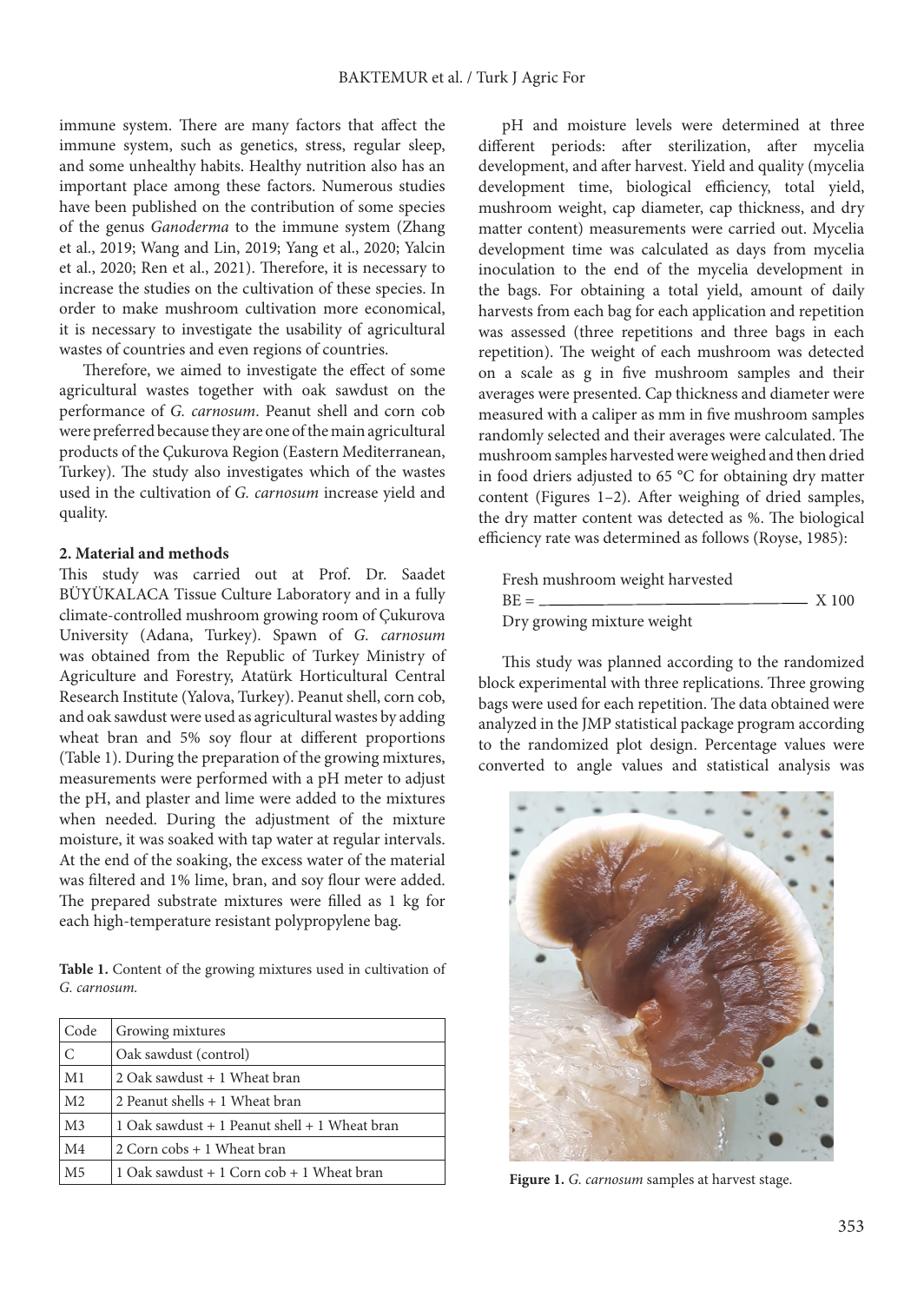

**Figure 2.** Dried *G. carnosum* samples in food drier adjusted to 65 °C.

applied. Statistically significant was given as letters by applying the LSD test.

#### **3. Results and discussion**

The mycelia development time of *G. carnosum* in different growing mixtures was presented in Table 2. While differences among the mixtures were not found statistically significant, mycelia development varied between 26.00 and 41.00 days. There is almost two weeks difference between these two results, and this will be important for producers as it will provide earliness. While the fastest development was obtained from M4 with 26.00 days, the slowest development was observed in C with 41.00 days. The growing mixtures containing corn cob seem more successful in terms of mycelia colonization time. We could not find any study on the effect of different agricultural wastes on yield and quality in *G. carnosum*. Therefore, *G. lucidum*, one of the closest species and the most cultivated *Ganoderma* species, was assessed for the comparison. Mycelia development time was reported between 18.8 and 22.8 days in *G. lucidum* by Veena and Pandey (2011) and was not influenced by tested five different substrate combinations (22.50 sawdust : 67.50 paddy straw : 10.00 rice bran, 45.00 sawdust : 45.00 paddy straw : 10.00 rice bran, 67.50 sawdust : 22.50 paddy straw : 10.00 rice bran, 90.00 sawdust : 10.00 rice bran; 90.00 paddy straw : 10.00

**Table 2.** Mycelial development time, biological efficiency, and yield values of *G. carnosum* cultured in the different growing mixtures.

| Growing        | Mycelia development | Biological         | Yield           |
|----------------|---------------------|--------------------|-----------------|
| mixtures       | time (day)          | efficiency (%)     | $(g \ kg^{-1})$ |
| C              | 41.00               | 3.98 e             | 14.63 e         |
| M1             | 33.00               | 7.51 d             | 28.93 d         |
| M <sub>2</sub> | 35.00               | 15.05 a            | 53.90 a         |
| M <sub>3</sub> | 33.00               | 9.68c              | 37.48 c         |
| M <sub>4</sub> | 26.00               | 13.57 <sub>b</sub> | 42.85 b         |
| M <sub>5</sub> | 29.00               | 10.76c             | 41.81 bc        |
| <b>LSD</b>     | N.I.                | $1.31***$          | $4.83***$       |

<sup>1</sup> Statistical differences between the averages shown in separate letters in the same column were found to be significant <sup>2</sup> N.I. Not important;  $*$ .  $p < 0.05$ .  $**$  $p \le 0.01$ .  $**$  $p \le 0.001$ 

rice bran). It was found to be 30.00–35.00 days by Gurung et al. (2012) in the substrate mixtures including *Shorea robusta* sawdust (35.00 days) and *Alnus nepalensis* sawdust (30.00 days) with gram flour, wheat bran, corn flour, and rice bran. Mycelial colonization period changed between 25.40 (rubber) and 34.20 (jack) days in different sawdust materials and mixtures such as rubber, mango, jack,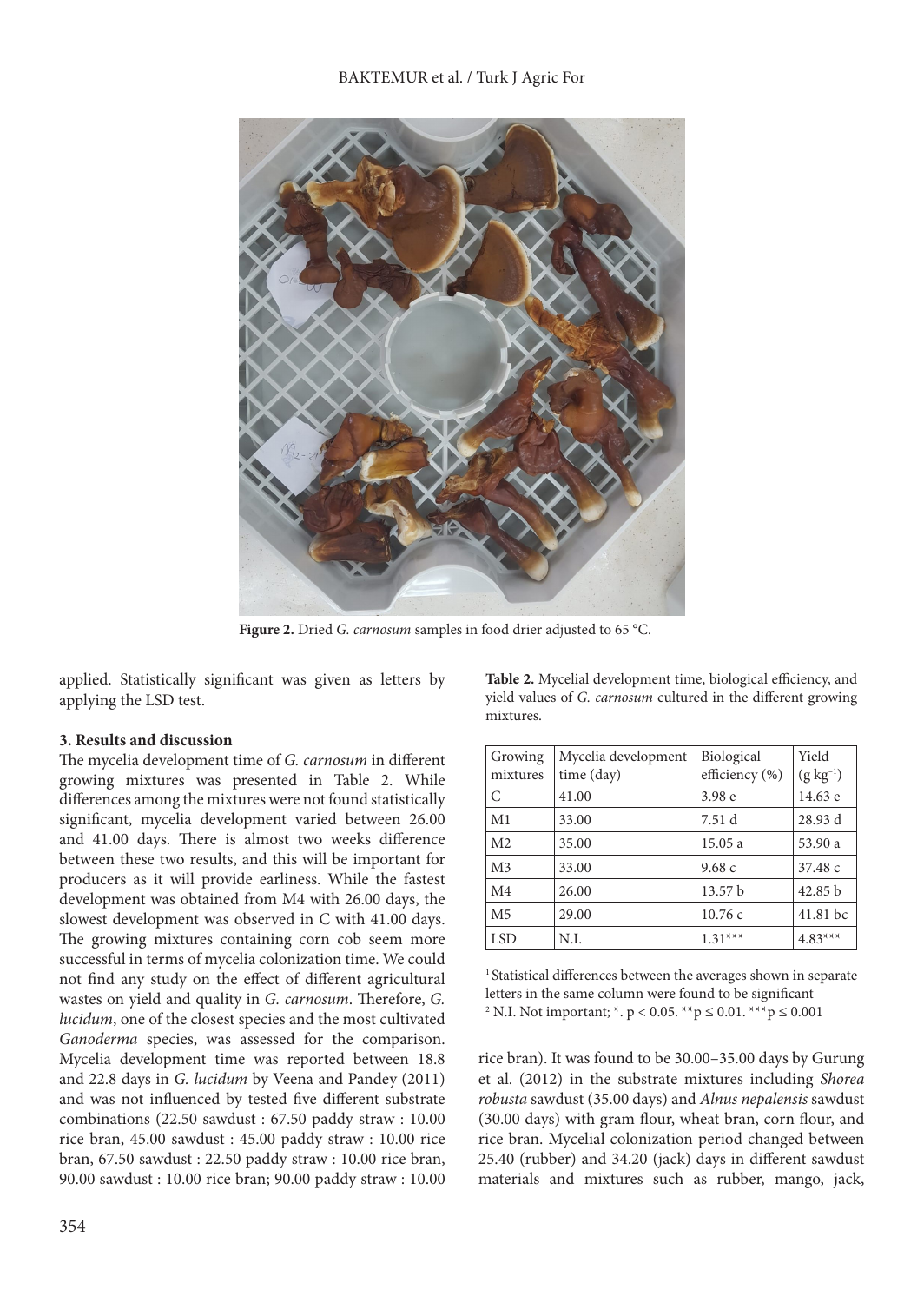lunumidella, rubber : mango, rubber : jack, and rubber : lunumidella studied by Jeewanthi et al. (2017). This varied from 14.20 (wheat straw) to 18.20 days (cottonseed meal) in different substrate materials such as wheat straw, sunflower meal, cottonseed meal, soybean straw, bean straw, oak sawdust, and poplar sawdust in the study performed by Atila (2020). Corn cob was not used in all these studies carried out in *G. lucidum*. If corn cob was used, maybe earlier mycelia colonization could be observed.

Percentages of biological efficiency (BE) obtained from different growing mixtures are given in Table 2. Differences among mixtures were found to be statistically significant. Biological efficiency rates varied from 3.98% to 15.05%. The highest biological efficiency rate was observed in M2 with 15.05% and it was followed by M4 (13.57%) and M5 (10.76%). The lowest value was obtained from C with 3.98%. Based on these results, we can say that the use of only sawdust without agricultural wastes resulted with low biological efficiency rate. Veena and Pandey (2011) found that biological efficiency varied from 25.7% (90 paddy straw : 10 rice bran) to 29.9% (22.50 sawdust : 67.50 paddy straw : 10 rice bran). BE was calculated between 0% (*Tectone grandis* with rice and wheat bran, *Gmelina arborea* with rice and wheat bran, *Michelia chambaca* with rice and wheat bran) and 7.60% (*Swietenia mahagoni* with wheat bran) in different sawdust materials by Roy et al. (2015). Wheat bran resulted with higher yield and BE than rice bran. Results of Jeewanthi et al. (2017) for BE were between 2.50% (rubber : jack) and 5.70% (rubber : lunumidella). In their study, jack caused lower BE. Atila (2020) detected that BE changed between 8.90% (cottonseed meal) and 24.70% (oak sawdust). In our study, the opposite was observed, and the lowest BE was obtained from the use of oak sawdust alone. Probably, different agricultural waste preferences resulted in different yield BE values.

Yield values of *G. carnosum* in different growing mixtures were determined and the difference between the mixtures was found to be statistically significant (Table 2). It was determined that the average yield values of *G. carnosum* in different growing mixtures ranged between 14.63 and 53.90  $g \text{ kg}^{-1}$ . Accordingly, the highest yield was obtained in M2 (53.90 g  $kg^{-1}$ ), and it was followed by M4 (42.85 g kg<sup>-1</sup>), and M5 (41.81 g kg<sup>-1</sup>), which were in the same group statistically, respectively. Among the mixtures, the lowest value was observed in the C  $(14.63 \text{ g kg}^{-1})$ . Yakupoğlu and Pekşen (2011) determined that the highest yield in *G. lucidum* was 73.07 g kg<sup>-1</sup> in oak wood chips. Roy et al. (2015) found the highest yield as  $235.20$  g kg<sup>-1</sup> in *S. mahagoni* sawdust including wheat bran in *G. lucidum*. It was 132.90 g  $kg^{-1}$  in the same sawdust including rice bran. This result shows how effective the supplements are. They observed similar results in *Dipterocarpur turbinatus*. Jeewanthi et al. (2017) recorded the highest yield in mango sawdust (49.30 g), and it was followed by rubber : mango

(45.70 g) and rubber : sawdust (42.50 g) in *G. lucidum*. The lowest yield was detected in rubber : jack sawdust with 26.30 g. Mango sawdust seems to be more effective than the other sawdust materials in their study. The yield was between 28.60 and 86.10 g  $kg^{-1}$  in the study carried out by Atila (2020).

The average mushroom weight of *G. carnosum* in different growing mixtures is presented in Table 3, and the differences between the mixtures are found to be statistically significant. When the highest mushroom weight among the mixtures was determined in the M2 (23.00 g) and M1 (21.96 g), which were statistically in the same group, the lowest value was obtained from C (6.46 g). Yen (2008) determined that the average mushroom weight of *G. lucidum* strains in different sawdust mixtures was between 11.38 and 15.16 g. Yakupoğlu and Pekşen (2011) reported that the average mushroom weight in *G. lucidum* varied between 7.99 and 31.19 g. When evaluating such data, we should not forget that mushroom sizes and weights vary depending on whether the strain used was developed for bottle or bag culture.

The cap diameter of the *G. carnosum* in the different growing mixtures was determined, and the difference between the mixtures was found to be statistically significant (Table 3, Figure 3). Average cap diameter ranged from 37.43 (C) to 57.32 (M1) mm. Yen (2008) determined the mushroom diameter values of *G. lucidum* strains in different sawdust mixtures between 6.92 and 9.12 cm. Veena and Pandey (2011) found that the average cap diameter of *G. lucidum* varied between 73.00 and 93.00 mm. Atila (2020) determined it between 58.00 and 92.40 mm in *G. lucidum*. Compared to the literature, it is clear that *G. carnosum* has smaller fruiting bodies than *G. lucidum*.

The cap thickness of the *G. carnosum* in different growing mixtures was determined, and the difference between the mixtures was found to be statistically significant (Table 3). The average cap thickness was between 7.79 (C) and 16.23 (M3) mm. Veena and Pandey (2011) reported that the average cap thickness of *G. lucidum* varied from 6.90 to 8.10 mm. Atila (2020) recorded it between 6.00 and 8.10 mm in *G. lucidum*.

The average dry matter content of *G. carnosum* is presented in Table 3, and the difference between the mixtures is not statistically significant. The average dry matter content varied between 17.97% and 20.29%. Accordingly, the highest and the lowest dry matter content were obtained in C (20.29%) and M2 (17.97%), respectively.

The pH values of different growing mixtures used in *G. carnosum* at different periods are given in Table 4. Accordingly, the differences between the average of periods and the mixture x period interaction were found to be statistically significant, while the average of the mixtures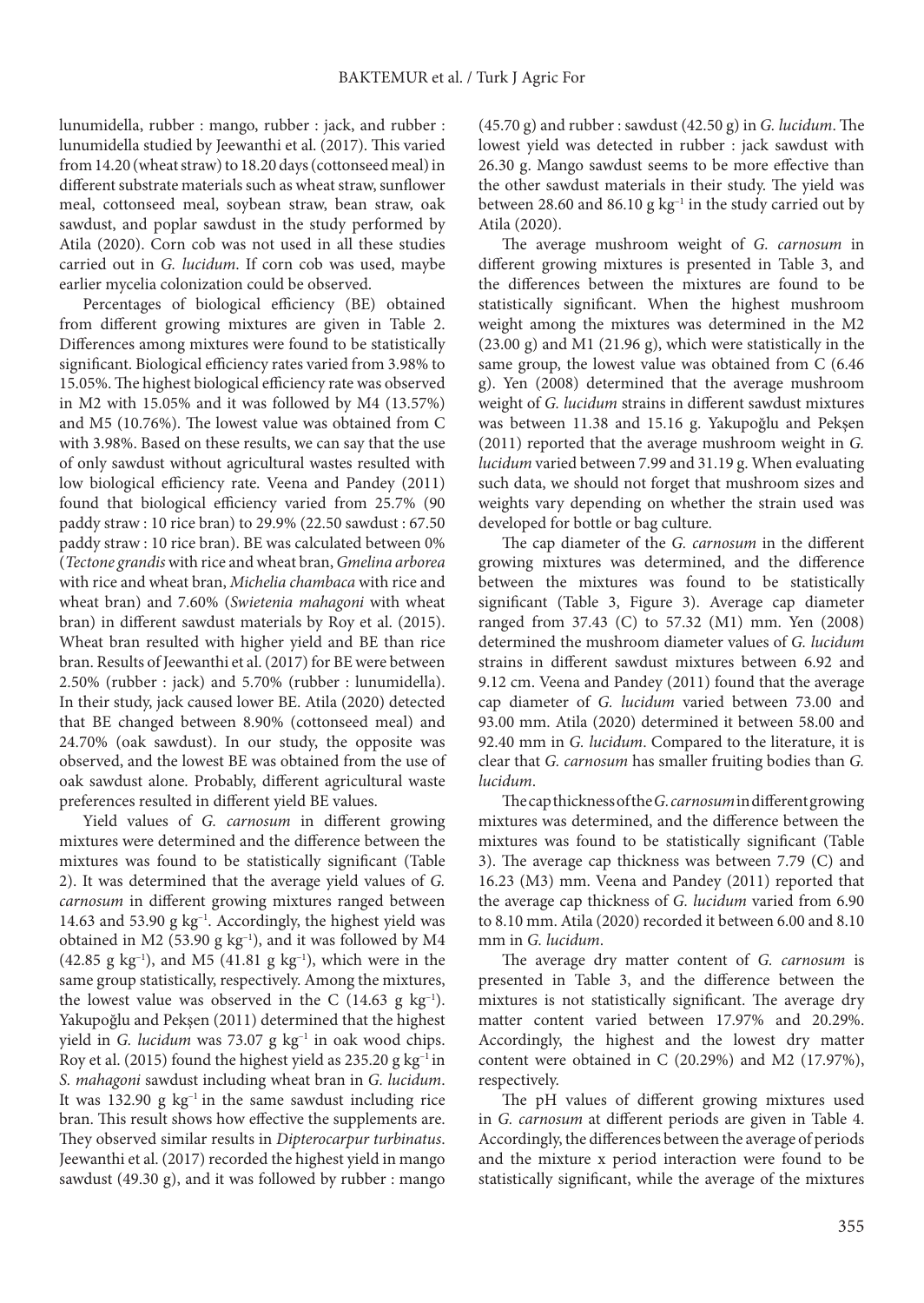| Growing        | Average mushroom       | Cap diameter | Cap thickness      | Dry matter      |
|----------------|------------------------|--------------|--------------------|-----------------|
| mixtures       | weight $(g \ kg^{-1})$ | (mm)         | (mm)               | content $(\% )$ |
| C              | 6.46c                  | 37.43 c      | 7.79c              | 20.29           |
| M1             | 21.96 a                | 57.32 a      | 12.11 b            | 19.99           |
| M <sub>2</sub> | 23.00a                 | 46.82 b      | 10.34 bc           | 17.97           |
| M <sub>3</sub> | 15.96 <sub>b</sub>     | 53.78 ab     | 16.23a             | 18.27           |
| M <sub>4</sub> | 16.41 b                | 55.25 a      | 12.39 <sub>b</sub> | 18.62           |
| M <sub>5</sub> | 14.65 b                | 49.52 ab     | 10.57 bc           | 18.83           |
| <b>LSD</b>     | $2.76***$              | $8.08***$    | $3.39**$           | N.I.            |

**Table 3.** Average mushroom weight, cap diameter, cap thickness, and dry matter content of *G. carnosum* cultured in the different growing mixtures.

1 Statistical differences between the averages shown in separate letters in the same column were found to be significant

2 N.I. Not important; \*. p < 0.05. \*\*p ≤ 0.01. \*\*\*p ≤ 0.001



**Figure 3.** Harvested *G. carnosum* samples from different growing mixtures (K: Control) (The sampling for the photograph was carried out at random. The largest specimens were not selected).

was not statistically significant. When the effects of the mixtures were examined during the period, the highest pH value was obtained after the sterilization period (5.62) and this period was followed by after mycelia growth (4.36) and after harvest (4.21) periods, which were in the same group statistically, respectively. In the mixture x period interaction, the pH values varied from 3.71 to 6.13. The **Table 4.** pH value of *G. carnosum* cultured in the different growing mixtures.

|                 | Different periods |           |           |      |
|-----------------|-------------------|-----------|-----------|------|
| <b>Mixtures</b> | AS                | AMG       | AH        | Mean |
| C               | 5.72 <sub>b</sub> | 4.97 d    | 4.73 e    | 5.14 |
| M <sub>1</sub>  | 5.32c             | $4.45$ fg | 4.19 hi   | 4.65 |
| M <sub>2</sub>  | 5.25c             | $4.60$ ef | 4.30 gh   | 4.72 |
| M <sub>3</sub>  | 5.58 <sub>b</sub> | 4.21 h1   | 4.26 ghi  | 4.69 |
| M <sub>4</sub>  | 6.13a             | $3.97$ j  | $4.07$ 1j | 4.73 |
| M <sub>5</sub>  | 5.73 b            | 3.94j     | 3.71k     | 4.46 |
| Mean            | 5.62 A            | 4.36 B    | 4.21 B    |      |

LSD period\*\*\* = 0.09, LSD mean = N.I., LSD period x substrate  $*** = 0.20$ 

<sup>1</sup> Statistical differences between the averages shown in separate letters in the same column were found to be significant

<sup>2</sup> N.I. Not important;  $*$ . p < 0.05.  $*$  $*$  $p \le 0.01$ .  $*$  $*$  $*$  $p$  $\leq 0.001$ 

AS: After sterilization, AMG: After mycelia growth, AH: After harvest

interaction was the highest in M4 (6.13) after sterilization, followed by M5 (5.73), C (5.72), and M3 (5.58) after sterilization, which was statistically similar. The lowest pH value in the interaction was determined in M5 after harvest (3.71). The average pH of the mixtures was found to be between 4.65 (M1) and 5.14 (C). Yakupoğlu and Pekşen (2011) reported that the pH values of the substrates prepared with wood chips and sawdust varied from 5.80 to 7.35 and from 5.70 to 7.05 in *G. lucidum*, respectively. Similar to our results, Atila (2020) determined pH values between 4.43 and 6.42 in *G. lucidum*.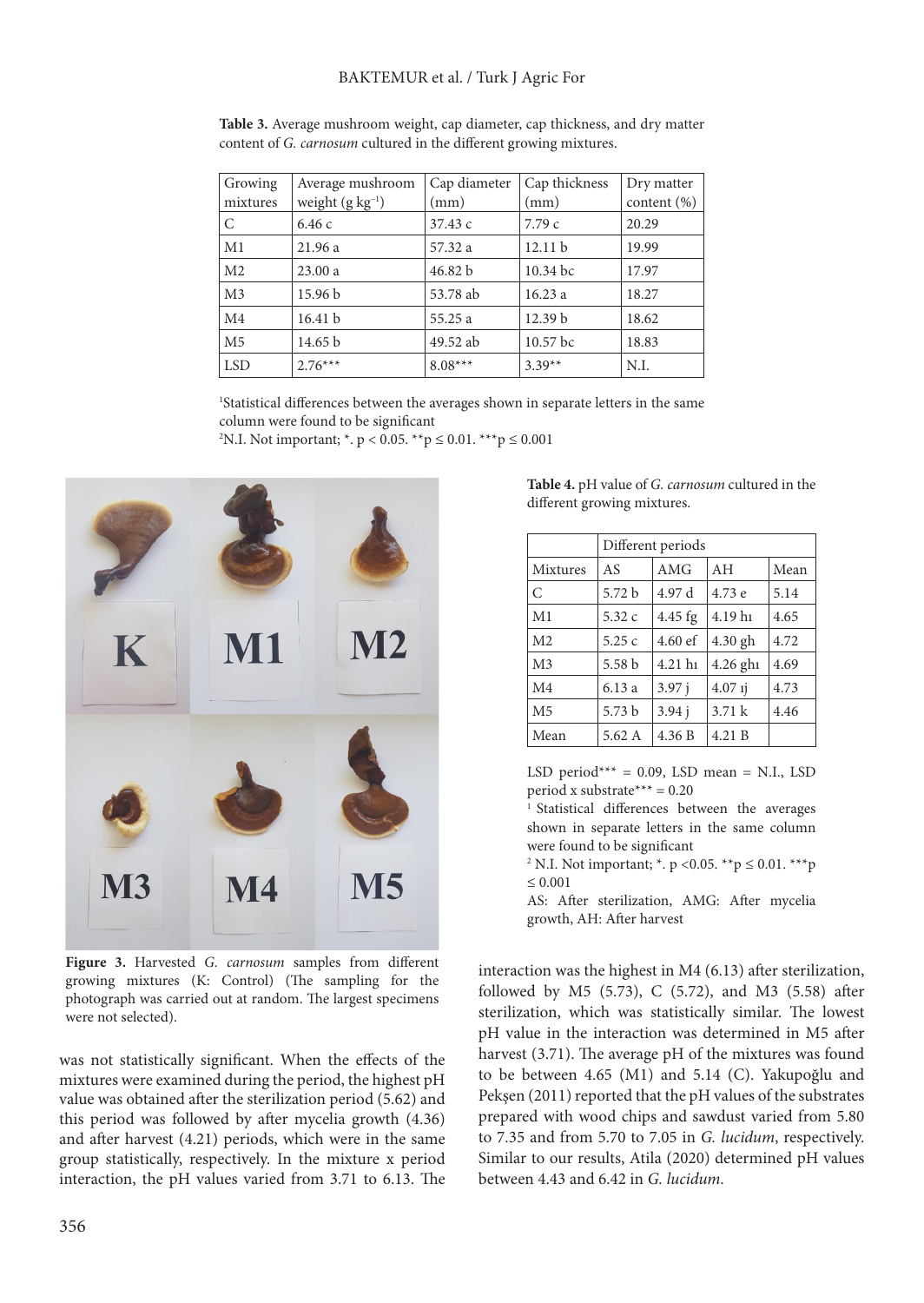In Table 5, the moisture content of the *G. carnosum* in different growing mixtures was determined, and the differences between the mixture average, and the mixture x period interaction were found to be statistically significant, while the period average was not found to be significant. In terms of the average moisture content of the mixtures, the highest and the lowest data were found in M4 (67.35%) and C (61.64%), respectively. The other mixtures were distributed between these values. When the mixture x period interaction was examined, the highest moisture content was recorded in M5 (69.18%) after sterilization. This was followed by after sterilization M2 (68.67%), after harvest M4 (68.42%), and after sterilization M4 (68.27%), respectively, which were in the same statistical group. The lowest amount of moisture in the mentioned interaction occurred in C (60.46%) after sterilization. Among periods, the moisture amount was the highest after sterilization (66.17%), and the lowest after harvest (63.47%) periods. Yakupoğlu and Pekşen (2011) reported that the moisture contents of the mixtures prepared with wood chips and sawdust varied from 50.26% to 60.09%, and from 55.24% to 65.92%, respectively in *G. lucidum*. Atila (2020) determined the moisture content of *G. lucidum* between 63.12% and 69.3% similar to our results.

#### **4. Conclusion**

In this study, the effects of different agricultural wastes on the yield and quality of *G. carnosum* were determined. During the study, pH and moisture content were analyzed in the growing mixtures at three different periods including after sterilization, after mycelia development,

**Table 5.** The moisture content of *G. carnosum* cultured in the different growing mixtures.

|                | Different periods |             |             |           |
|----------------|-------------------|-------------|-------------|-----------|
| Mixtures       | AS                | AMG         | AH          | Mean      |
| C              | 60.46h            | $61.19$ gh  | $63.26$ e-h | 61.64c    |
| M1             | $65.61b-e$        | $63.40$ e-h | $61.51$ gh  | 63.51 bc  |
| M <sub>2</sub> | 68.67 ab          | $65.08 c-f$ | 64.19 efg   | 65.98 ab  |
| M <sub>3</sub> | 64.94 def         | $63.15$ e-h | $61.28$ gh  | 63.12 bc  |
| M <sub>4</sub> | $68.27$ a-d       | $65.35b-f$  | 68.42 abc   | 67.35a    |
| M <sub>5</sub> | 69.18 a           | 63.55 e-h   | 62.17 fgh   | 64.96 abc |
| Mean           | 66.17             | 63.62       | 63.47       |           |

LSD period = N.I., LSD mean<sup>\*</sup> = 2.13, LSD period x substrate<sup>\*</sup>  $= 3.35$ 

1 Statistical differences between the averages shown in separate letters in the same column were found to be significant 2 N.I. Not important; \*. P < 0.05. \*\*p ≤ 0.01. \*\*\*p ≤ 0.001 AS: After sterilization, AMG: After mycelia growth, AH: After harvest

and after harvest. Mycelial development time, biological efficiency, total yield, mushroom weight, mushroom cap diameter, and thickness were also detected. As growing mixtures, oak sawdust, peanut shell, and corn cob were mixed at different proportions, and six different growing mixtures were prepared. The cultivation of this mushroom species is almost nonexistent in the world and does not exist in Turkey. However, its medicinal effects are known. In recent years, the addition of pandemic diseases such as Covid-19, as well as diseases such as cancer that cannot be fully cured, emphasizes the importance of keeping the immune system strong.

The result of the study showed that mycelia development time was the fastest in M4 (26.00 days) and M5 (29.00 days). Yield and biological efficiency parameters were found to be highest in M2 (53.90 g kg–1, 15.05%), M4 (42.85 g kg–1, 13.57%), and M5 (41.81 g kg–1, 10.76%). These three parameters are very important among farmers. In this case, M4 seems to be successful in terms of earliness, and M2 and M4 are better in yield and biological efficiency. M2 and M4 growing mixtures do not contain any oak sawdust substrate. The fact that peanut and corn, which are widely grown in the Mediterranean Region, especially in Adana and the surrounding provinces, can be used as alternative wastes for the cultivation of *G. carnosum*, and this may cause a decrease in demand for oak sawdust. In other words, in our experiment, mixtures containing oak sawdust do not seem to be successful in terms of yield and biological efficiency. In fact, this is the desired result. Considering the goal of reducing the need for sawdust in mushroom cultivation in the world, this is a very important finding. The main objective of mushroom cultivation is to contribute to zero waste by evaluating agricultural wastes.

#### **Contribution of authors**

MKS prepared *G. carnosum* spawn. GB and HT designed and managed experiments. GB, EK, and MY carried out all experiments and analyses. GB and HT wrote the manuscript. All authors read and approved the manuscript.

#### **Funding**

This study was supported by Çukurova University Scientific Research Projects Coordinating Office (project code: FYL-2017-8871).

#### **Acknowledgment**

The authors would like to thank to Republic of Turkey Ministry of Agriculture and Forestry, Atatürk Horticultural Central Research Institute for providing *G. carnosum* spawn.

#### **Conflicts of interest**

The authors declare no conflicts of interest.